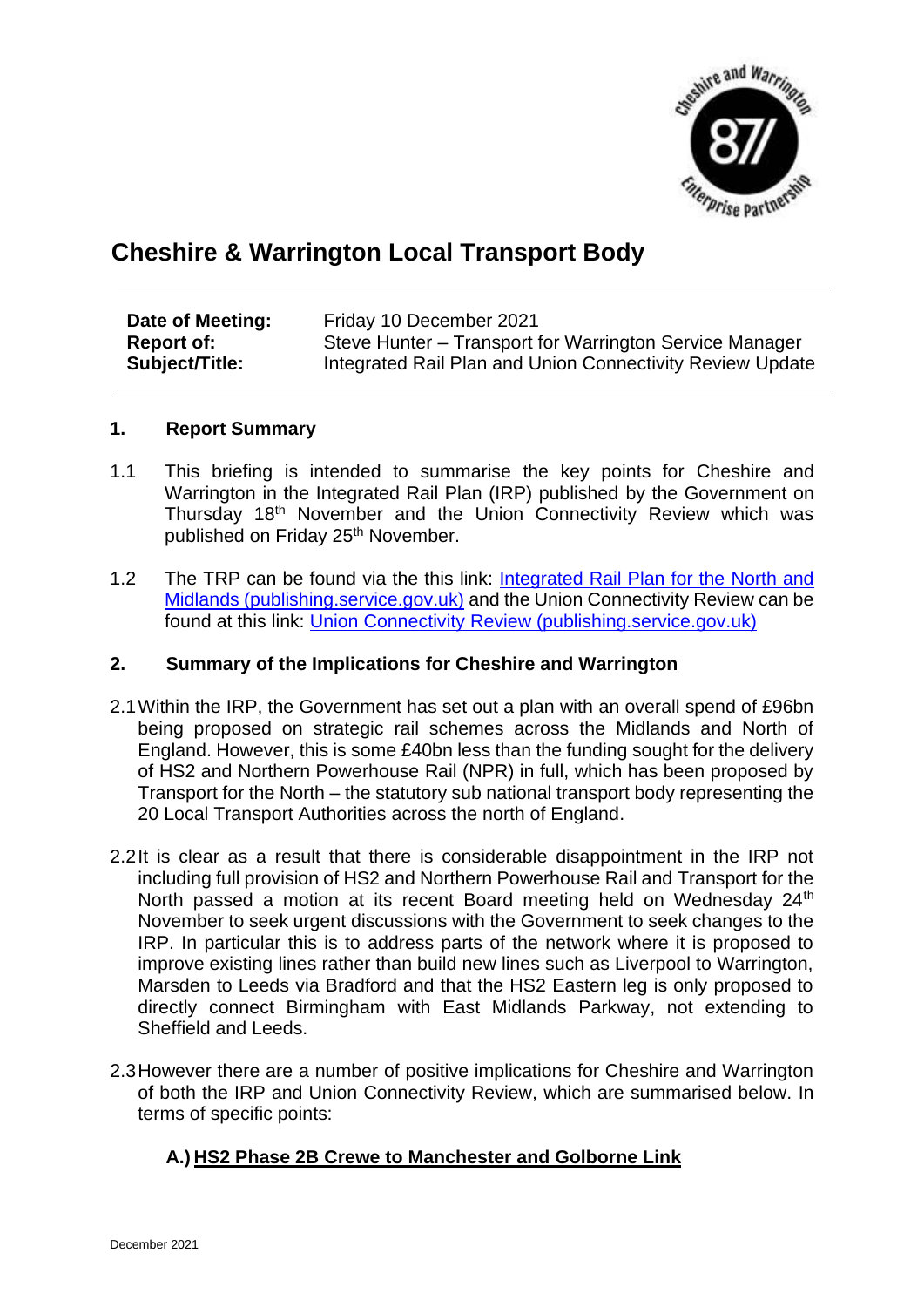- o The IRP says, **"We will build High Speed 2 (HS2) from Crewe to Manchester… on the route and line speed as previously planned with new stations at Manchester Airport and Manchester Piccadilly."**
- o It also says that **"Our plans allow the Crewe Hub vision to be realised, with up to 5–7 HS2 trains per hour able to call at Crewe which would also enhance connectivity to much of the West Midlands, Cheshire and North Wales not directly served by HS2."**
- o Further to the above points it also says that **"The Union Connectivity Review is considering the case for alternatives to the Golborne Spur for faster and higher capacity connections from HS2 services to Scotland."** and

In terms of the impact across the Cheshire and Warrington sub region it is welcomed that the Crewe Hub and Crewe North Connection are included in the IRP (final confirmation of the Crewe North Connection is dependent on the Government publishing its response to the recent Design Refinement Consultation, but the IRP does confirm funding is included for it).

In addition passive provision will be made on the Crewe to Manchester line for the new NPR line to connect to Warrington – see below for more details on this – this should be welcomed also.

With regard to the Golborne Link the Union Connectivity Review makes the following recommendation: **"The UK Government should: Reduce rail journey times and increase rail capacity between Scotland and London, the Midlands and North West England by upgrading the West Coast Main Line north of Crewe and reviewing options for alternative northerly connections between HS2 and the West Coast Main Line."**

It also states that there is a possibility that an alternative connection could be made south of Preston and also that improvements to the West Coast Main Line north of Crewe to Scotland should be considered. Officers will need to seek further information and clarification on this from Government.

#### **B.) On Northern Powerhouse Rail Serving Cheshire and Warrington**

- o The IRP states that, **"On Northern Powerhouse Rail (NPR), we will build a new high speed line between Warrington, Manchester and Yorkshire… finishing east of the Standedge tunnels."**
- o It also states that, **"NPR trains will use fully electrified, expanded and upgraded conventional lines between Liverpool and Warrington,** and from the east of Standedge tunnels to Leeds. Trains will run from Manchester to Leeds in 33 minutes, 22 minutes faster than now.
- $\circ$  The IRP states that this new line will connect HS2 with the centre of Warrington with the **"reinstatement of Warrington Bank Quay low level station; upgrading and electrifying existing lines between Warrington and Liverpool; and enhancing Liverpool Lime Street station".**
- o This would involve the use of the Fiddlers Ferry Freight line from Warrington Bank Quay to the Ditton area with the route to Liverpool then using the west coast main line to Lime Street station.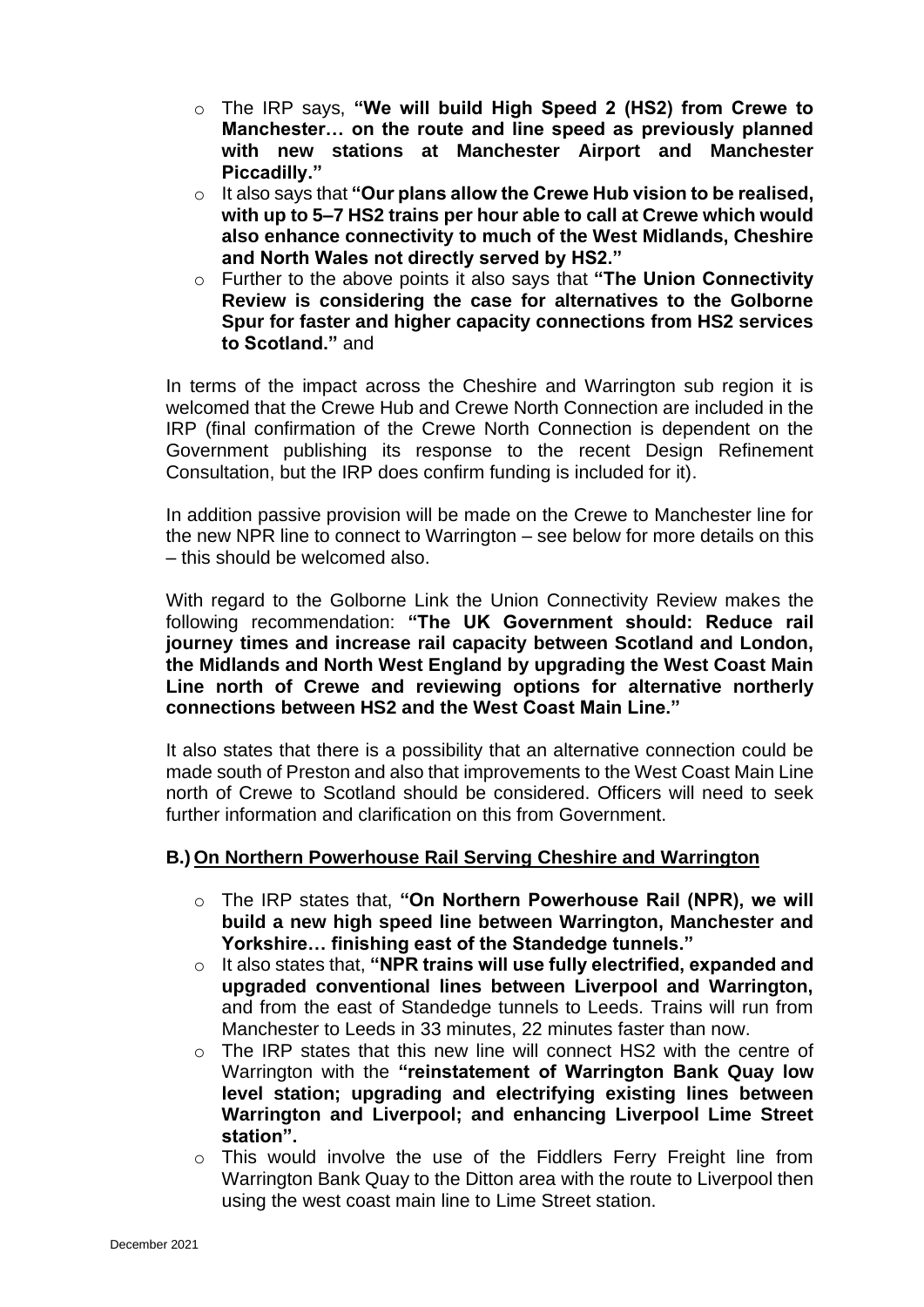This is positive news for Cheshire and Warrington – this means for example trains could connect Warrington to Leeds in 45 minutes – half the current journey time.

It would also mean the London to Liverpool HS2 services would route via Warrington Bank Quay low level station and NPR services across the north of England would all serve Warrington. Indeed the IRP states that **"there is a strong business case for serving Warrington, in terms of both conventional transport appraisal and supporting economic growth."**

However it would not provide new line from Warrington to Liverpool and it also makes clear that it would involve improvements to the existing Lime Street Station and that if a new station is built in Liverpool it would have to be funded locally – this is an area where we must recognise that the overall package offered by Government is less than sought – i.e. the IRP proposals advocate using existing lines from Warrington to Liverpool rather than a new line and using the existing Lime Street Station rather than a new station.

Further to the above the IRP also states that:

**"Subject to final decisions, and future anticipated route consultation, the Government therefore considers that development work should focus on:**

- o **Reinstating the low level platforms at Warrington Bank Quay station in Warrington town centre, which would allow passengers to interchange with WCML services on the High Level platforms, and better align with regeneration plans compared with alternative options**
- o **Electrifying and upgrading the Fiddlers Ferry route to Liverpool; and**
- o **Altering the existing Lime Street station and approaches. Any proposals for a new station being considered by Liverpool City Region would need to be locally funded."**

In terms of what route the new line will take from Warrington to Marsden the IRP states that **"The Government is asking HS2 Ltd to take forward route selection for the section of new line from the existing HS2 route to Warrington, for inclusion in a future hybrid Bill."**

This section of route will connect the 'touchpoints on HS2 in the High Legh area with Warrington Bank Quay Low Level Station – the **IRP states that route selection work will need to take place to confirm the precise route of this line.**

It is recommended that officers press for this route selection work to be started as quickly as possible and that that full consultation and engagement with the public and stakeholders forms part of this process.

**And further to the above it is also important to note that the potential would exist with a new Warrington Bank Quay Low Level Station that it could be designed in such a way as to facilitate NPR services connecting**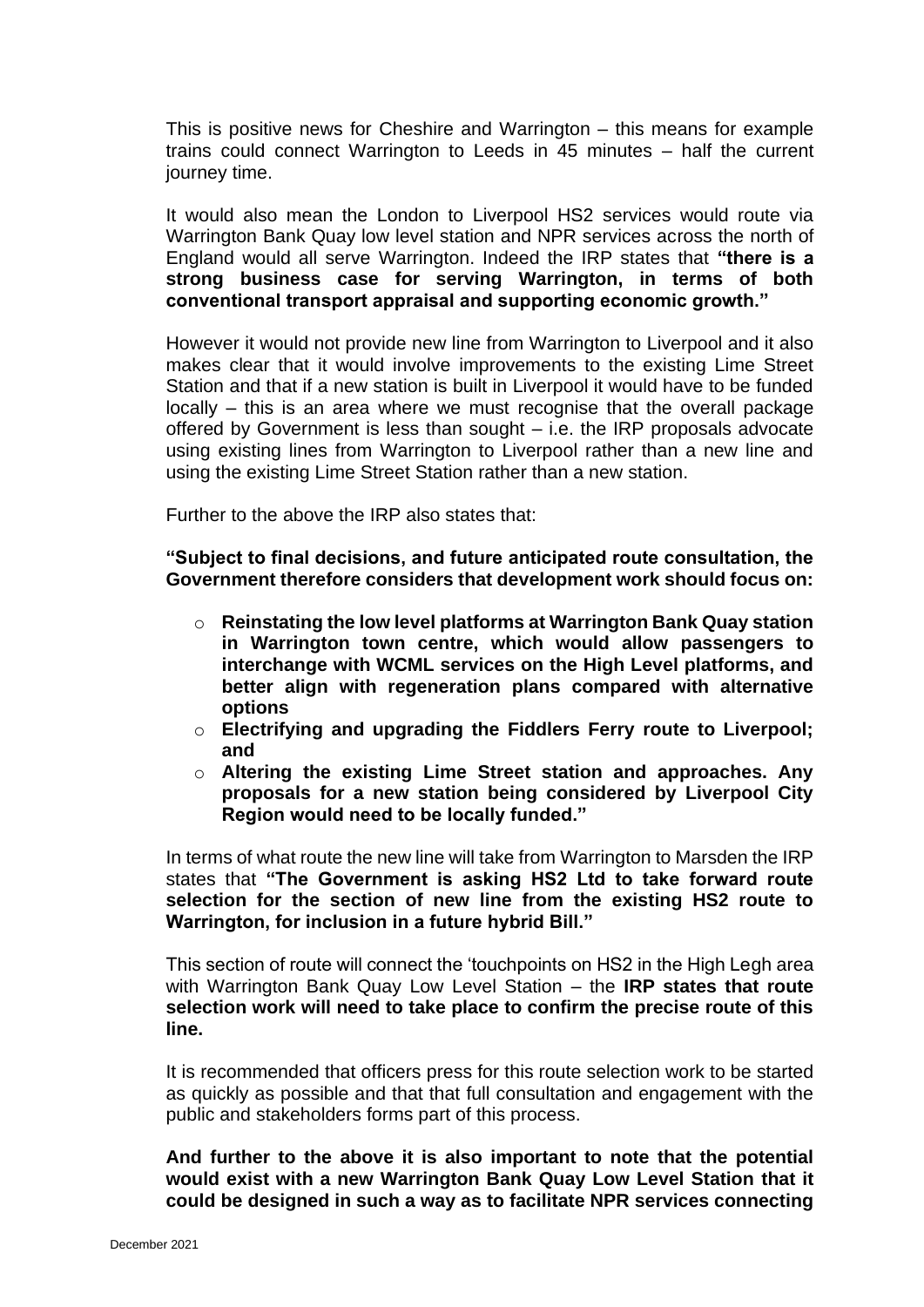**with Chester via the Warrington to Chester line – it is recommended this is taken into account in the design work for the station.**

#### **C.) On Timescales and Programme of Delivery of the IRP**

The IRP does not on a first read contain much in the way of information on the precise phasing and delivery dates for the above proposals.

What is clear is that a Hybrid Bill is to be deposited for HS2 Phase 2B from Crewe to Manchester early in 2022. Assuming this Bill takes a typical 3 years from submission to Royal Assent – this could be achieved by 2025 – construction would then depend on progress on Phase 1 and Phase 2A of HS2.

What the IRP states is this will be the first of 3 Hybrid Bills – The IRP states that:

**"Also indicatively, the programme for introducing future hybrid Bills in Parliament could be:**

- o **Western Leg [from Crewe] to Manchester;**
- o **High speed line to East Midlands (HS2 East);**
- o **NPR connections to Warrington and the Transpennine route to Huddersfield."**

Therefore potentially the new NPR route from Warrington to the Yorkshire border could be delivered as a later phase – although the IRP does say that HS2's executive team has been strengthened to deal with this workload of Hybrid Bills.

As a result, there is **currently uncertainty as to the potential timeline for the delivery of the NPR route from Warrington to the Transpennine route to Huddersfield** and further clarity is being sought on this – an early indication was given at a Transport for the North Board meeting is that this could be delivered in line with Transport for the North's aspirations during the mid to late 2030s, though this is subject to confirmation.

Attached to this briefing as Appendix A is a copy of the Core Network diagram taken from the Integrated Rail Plan document – to which a link is provided at the start of this briefing.

#### **3. Union Connectivity Review**

- 3.1 The implications of this review on connections to Scotland were set out in section 2 of this report, with the further investigations to take place examining potential alternatives to the Golborne Link and improvements to the West Coast Main Line from Crewe to Scotland.
- 3.2 What is equally significant for Cheshire and Warrington is what the review says about connections to Wales. Recommendation 7 states that **"the UK Government should: Work with the Welsh Government to undertake a multimodal review of the North Wales transport corridor, and develop a package of improvements focused on the North Wales Main Line (including better connectivity with HS2, and electrification), the A55, the M53, M56, and onward travel to and from the island of Ireland."**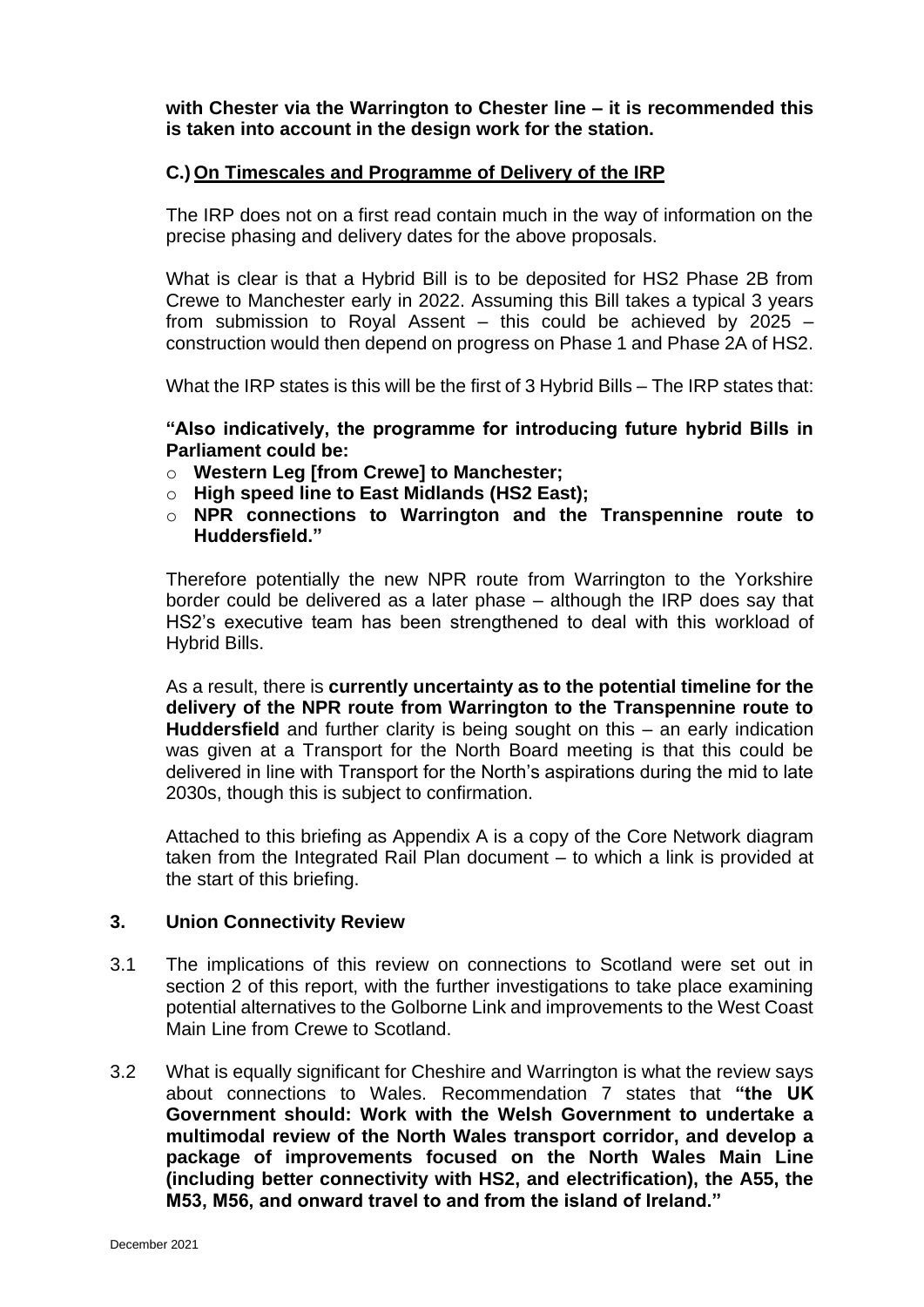- 3.3 It will be important for officers to seek further information into the detail of this recommendation, in particular the statement in the report where it states that multi modal solutions should be pursued. There certainly seems to be potential to look to pursue electrification and line speed improvements from Crewe to Holyhead and the substantial improvements which are needed at Chester Station – with this facilitating HS2 services to be able to directly serve Chester and North Wales.
- 3.4 Further to the above, of equal relevance to Cheshire and Warrington is within a section entitled Welsh Marches Corridor, Recommendation 9 states that **"The UK Government should: Develop a package of railway improvements to increase connectivity and reduce journey times between Cardiff, Birmingham and beyond, which could include better rolling stock, timetable changes and enhanced infrastructure."**
- 3.5 Despite the figure showing connections further north from Shrewsbury and Crewe to Liverpool and Manchester the report makes no specific reference to increasing connectivity (or capacity, including for rail freight) and reducing rail journey times between Cardiff, Shrewsbury, Wrexham, Chester and Liverpool / Wirral. It is recommended that officers will need to seek further information and clarification on this from Government in collaboration with the Marches Local Enterprise Partnership and the Liverpool City Region Combined Authority.

#### **4. Recommendations**

- 4.1 That the CWLTB notes the publication and content of the Integrated Rail Plan and Union Connectivity Review and their implications for Cheshire and Warrington and across the North of England and the Midlands and also for wider connectivity between the sub region and Wales and Scotland.
- 4.2 That officers will be seeking further clarity on these implications as set out in this report and also feeding into discussions between Transport for the North and the Department for Transport regarding them.
- 4.3 That updates on both of these matters will be provided at future meetings of the CWLTB providing proposals for further engagement with Government to unlock further substantial opportunities.